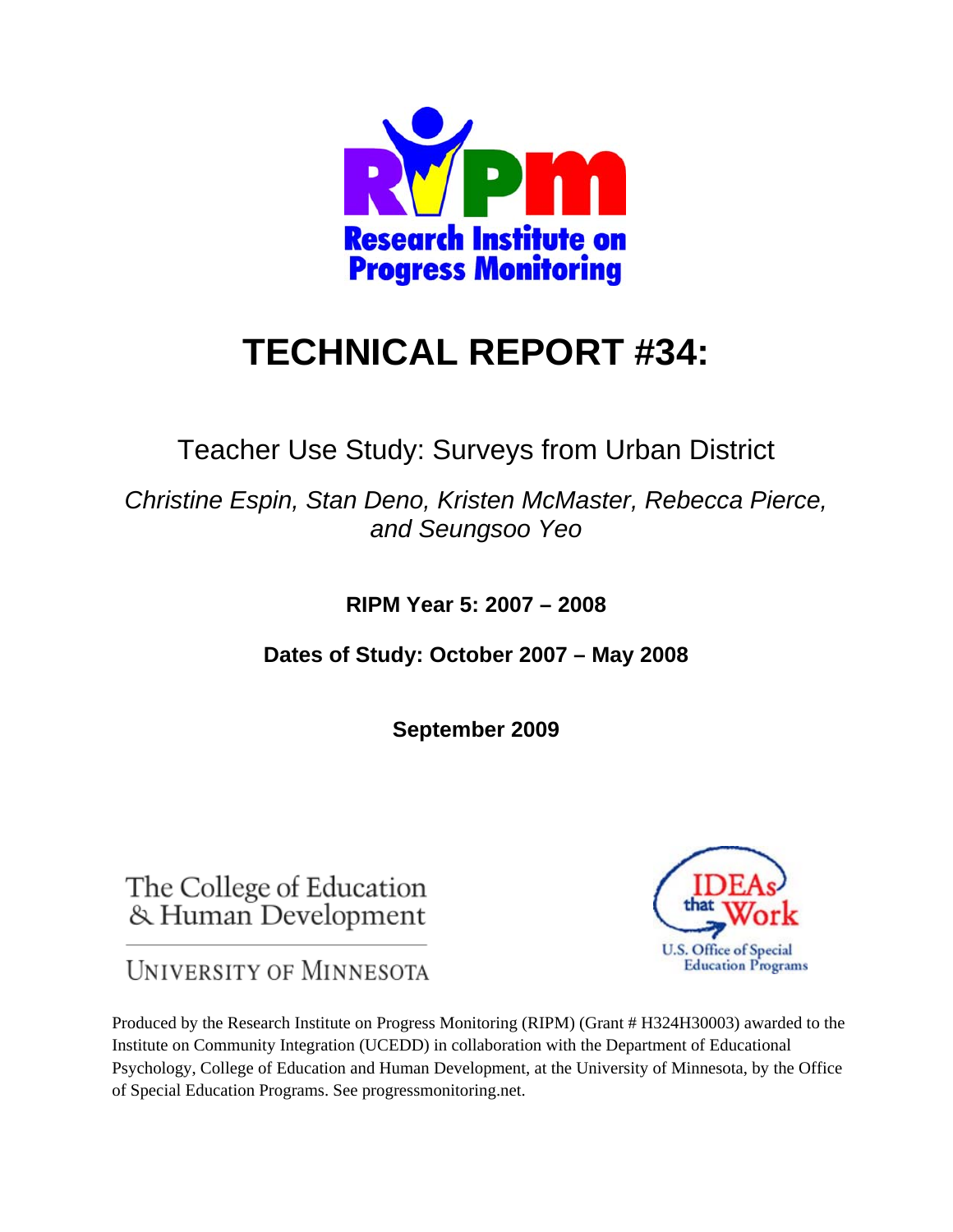#### Purpose of Primary Study

## Teacher Use Study (2007-2008): Reading Aloud vs. Maze Selection

## (Taken from Tech Report #31)

This research focused on factors that might influence teachers' use of progress monitoring data in their design of instructional programs. Specifically, the study investigated the effects of using reading aloud vs. maze selection progress measures on teachers' instruction and student learning. We hypothesized that the type of measure would affect the focus of teachers' instruction, with maze selection measures leading to a greater focus on reading comprehension and reading aloud measures leading to a greater focus on phonics and fluency. We further hypothesized that these differences in instruction would affect student performance, with students monitored with maze selection performing better in reading comprehension, and students monitored with reading aloud performing better in phonics and fluency. The research question addressed in the study was, "What are the effects of using different types of progress measures (reading aloud vs. maze selection) on teacher instruction and student learning?"

#### Purpose of Survey Component

Part of the parent study focused on examining how two different measures, reading aloud and maze selection, influenced teacher instruction. To investigate the effects of the measures, the research team originally asked teachers to fill out two forms, an instructional plan and a schedule for posting information on Moodle. The instructional plan was meant to provide information on the intial programming for each student participant. The scheduling form had a column in which teachers were asked write down instructional changes made to individual plans and the date those plans were intiated. However, participant use of these forms was minimal. Nine returned the instructional forms, and despite reminders, none returned the scheduling form. Surveys were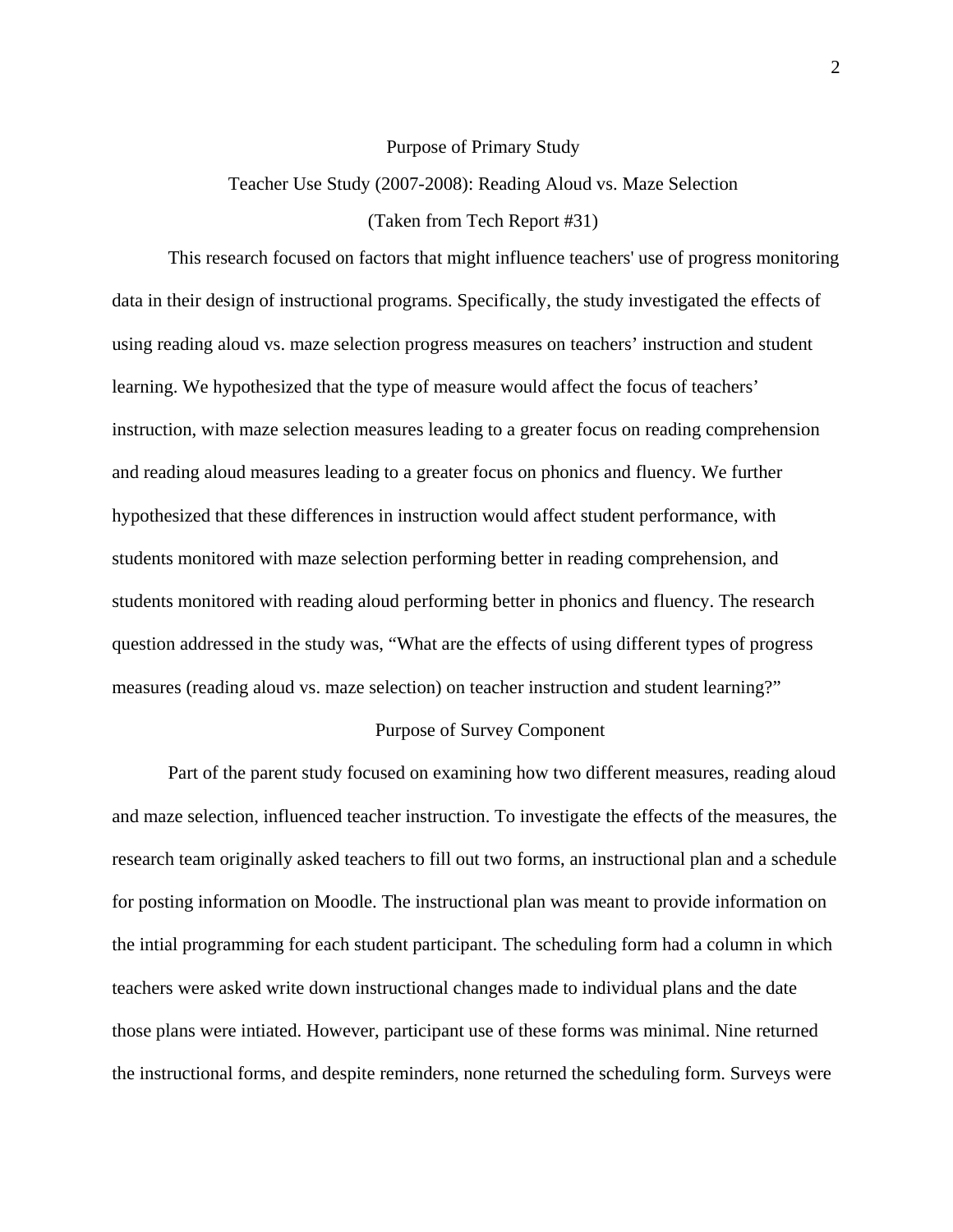generated as an alternate measure to capture effects reading aloud and maze selection measures had on teacher instruction.

## Method

## *Setting and Participants*

The surveys were completed by 18 special education teachers from a large urban district. Each teacher filled out surveys about the reading progress of two, four, or six students from their caseload. Half of each teacher's students were monitored with reading aloud measures and the other half with maze selection measures. In total, surveys were completed on 64 students who received individualized or small group instruction in reading. See Tech Report #31 for a detailed description of the setting, all participants (teacher and student), and selection procedures.

## *Independent Variables*

The independent variable in the study was the type of measure used to monitor student performance in reading, either reading aloud or maze selection. Each teacher monitored an equal number of students (one, two, or three) with each measure. Within a teacher's class, participating students were matched on reading level and assigned randomly to be monitored with either the reading aloud or the maze measure. Thus, this study used a within teacher experimental design. *Surveys* 

Two surveys were generated to capture the effects different progress monitoring measures had on teacher instruction, a general survey and a student survey. The surveys were created in a three-step process. First, the researchers and a representative from the school district identified specific topics to be surveyed. Next, two research assistants drafted a prototype. Third, the initial team met two additional times to revise the prototype. Both surveys were administered at the end of the study.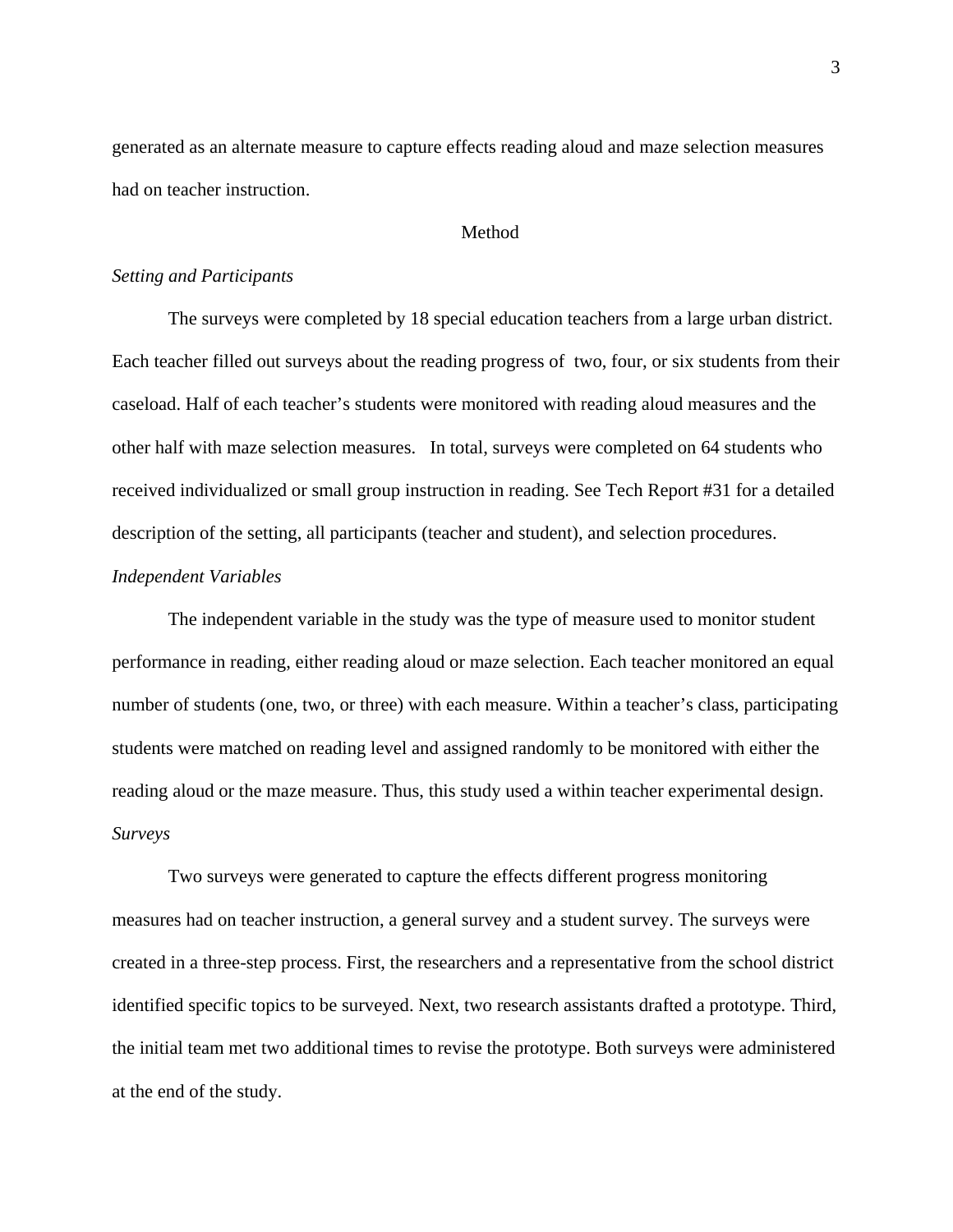*Student survey.* The student survey was developed by the researchers specifically to gather information about how teachers used progress monitoring data to individualize instruction. The student survey contained four items that asked teachers to rate how progress monitoring data collected from a student influenced them to make changes in that student's instructional programming and one item that asked them to list what kind of instructional changes they would recommend for the student. The scale for the first four questions ranged from 1 (not at all) to 4 (a lot). Teachers filled out one student survey for each student participant assigned to the reading aloud and the maze selection conditions. See Appendix A for the complete survey.

*General survey.* The purpose of the general survey was to obtain feedback on how the logistics of progress monitoring affected teacher instruction, as well as to gather teachers' opinions about the usefulness of the two CBM measures. We asked teachers to rate the ease of administrating weekly probes, using a district-provided website to graph data, and using an online website for peer collaboration. In addition, teachers were asked to rate their frequency of use and the extent to which varied forms of progress monitoring were beneficial for different groups of students. Each teacher filled out one general survey. See Appendix B for the complete survey.

#### *Data Analysis*

A within-teacher design was used, in which each teacher's participating students were matched on reading level and assigned randomly to progress monitoring using either reading aloud or maze selection measures. **Describe data analysis.**

Results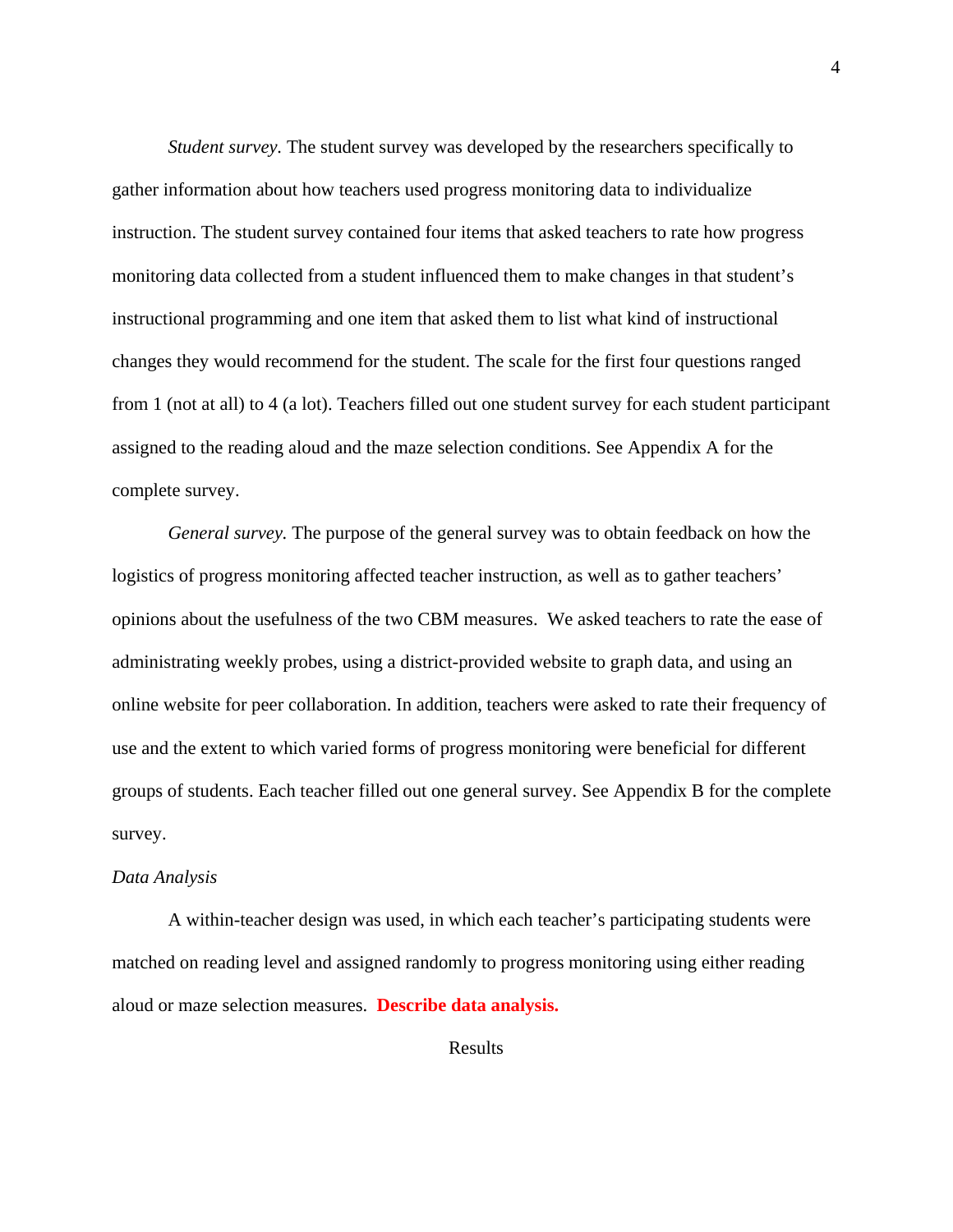In this study, we used surveys to collect evidence of A within-teacher design was used, in which each teacher's participating students were matched on reading level and assigned randomly to progress monitoring with or without diagnostic feedback (SARF or non-SARF). the effects reading aloud and maze selection measures have on teacher instruction. First, we discuss the differential effects as evidenced in the student surveys, and then, as evidenced in the general survey. Data from the student surveys were analyzed using *t-*tests to compare teacher responses for students monitored with reading aloud or maze selection measures. The tables below present item-by-item means and *SD*s for the whole group and by condition, as well as the corresponding *t-*value.

## *Student Surveys*

| <i>Item1</i> . To what extent has weekly progress   | Condition | Overall | Overall | Mean | SD    | t-value   |
|-----------------------------------------------------|-----------|---------|---------|------|-------|-----------|
| monitoring helped you learn about                   |           | Mean    | SD      |      |       |           |
| 's reading growth in the                            |           |         |         |      |       |           |
| following areas                                     |           |         |         |      |       |           |
| <b>General Reading Skills</b>                       | Maze      | 3.25    | .88     | 3.06 | .998  | $-1.71$   |
|                                                     | Reading   |         |         | 3.44 | .716  |           |
|                                                     | Aloud     |         |         |      |       |           |
| Phonemic Awareness: Sounds in spoken<br>words       | Maze      | 2.95    | 1.03    | 2.59 | 1.132 | $-2.96$   |
|                                                     | Reading   |         |         | 3.31 | .780  |           |
|                                                     | Aloud     |         |         |      |       |           |
| Phonics: Sound/letter relationships and<br>decoding | Maze      | 2.98    | 1.04    | 2.61 | 1.145 | $-3.01**$ |
|                                                     | Reading   |         |         | 3.37 | .765  |           |
|                                                     | Aloud     |         |         |      |       |           |
| Fluency: reading quickly, correctly, and with       | Maze      | 3.17    | .93     | 2.84 | 1.051 | $-2.98**$ |
| expression                                          | Reading   |         |         | 3.50 | .672  |           |
|                                                     | Aloud     |         |         |      |       |           |
| Vocabulary: Word meaning                            | Maze      | 2.97    | 1.01    | 3.06 | 1.045 |           |
|                                                     | Reading   |         |         | 2.88 | .976  |           |
|                                                     | Aloud     |         |         |      |       | $0.74**$  |
| Comprehension: Understanding text                   | Maze      | 2.97    | 1.04    | 3.13 | 1.008 | 1.21      |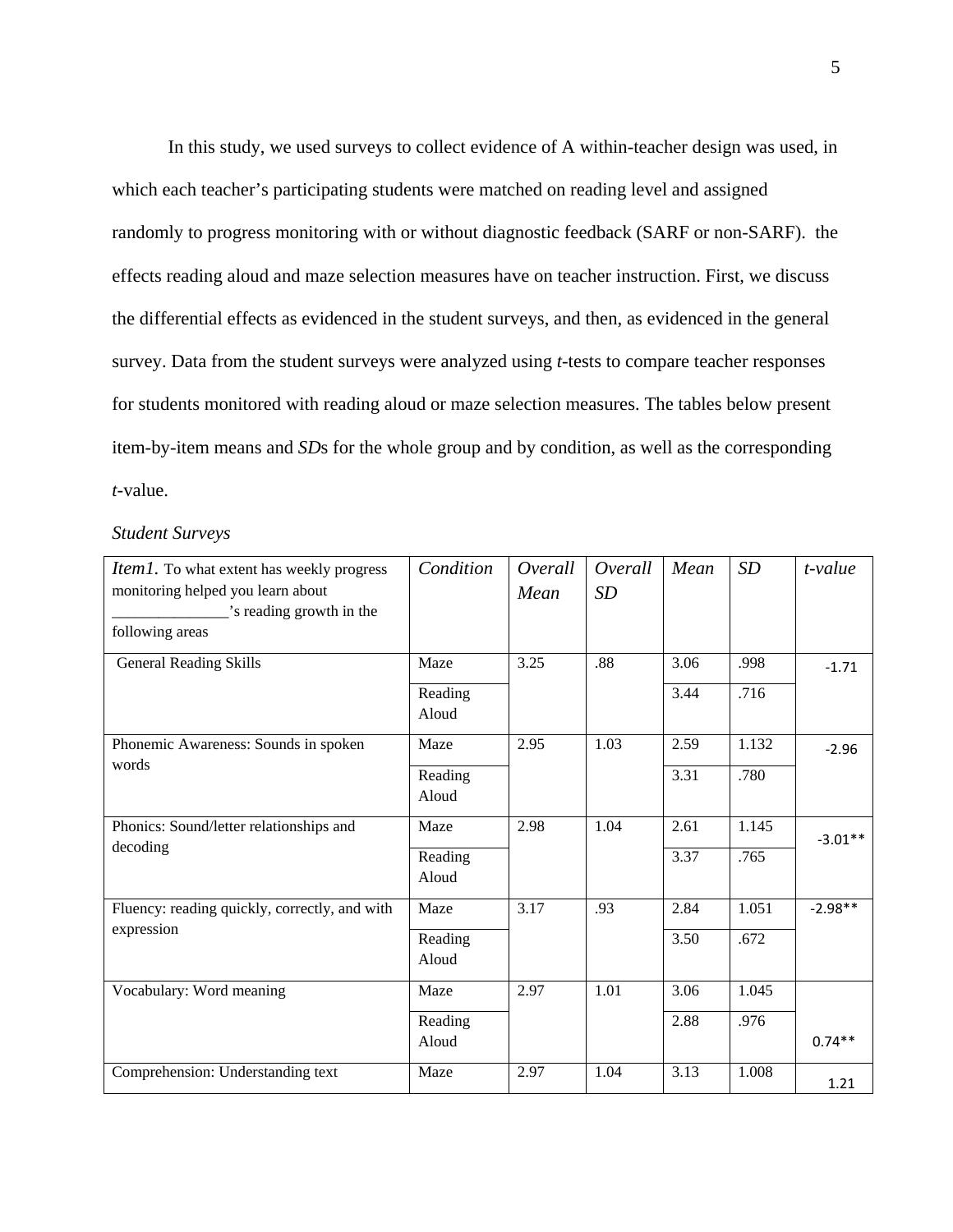| $\cdots$<br><sub>n</sub><br>مصطط<br>້⊳∧∩<br>_____<br>Aloud | 201<br>2.01 | 1.061 |  |
|------------------------------------------------------------|-------------|-------|--|
|------------------------------------------------------------|-------------|-------|--|

| Item2. To what extent did<br>'s progress monitoring                                   | Condition        | Overall<br>Mean | Overall<br>SD | Mean | SD    | $t$ -value |
|---------------------------------------------------------------------------------------|------------------|-----------------|---------------|------|-------|------------|
| data in reading influence changes in the<br>following?                                |                  |                 |               |      |       |            |
| Total reading time                                                                    | Maze             | 2.31            | 1.08          | 2.22 | 1.070 |            |
|                                                                                       | Reading<br>Aloud |                 |               | 2.41 | 1.103 | $-69$      |
| Type of instructional activities                                                      | Maze             | 2.80            | .95           | 2.75 | .916  |            |
|                                                                                       | Reading<br>Aloud |                 |               | 2.84 | .987  | $-0.39$    |
| Distribution of time allocated to instructional<br>activities                         | Maze             | 2.56            | 1.13          | 2.47 | 1.167 |            |
|                                                                                       | Reading<br>Aloud |                 |               | 2.65 | 1.112 | $-0.61$    |
| Materials used                                                                        | Maze             | 2.72            | 1.03          | 2.63 | 1.040 |            |
|                                                                                       | Reading<br>Aloud |                 |               | 2.81 | 1.030 | $-.72$     |
| Student grouping                                                                      | Maze             | 2.62            | 1.05          | 2.66 | 1.035 |            |
|                                                                                       | Reading<br>Aloud |                 |               | 2.58 | 1.089 | .28        |
| Motivation strategies                                                                 | Maze             | 2.67            | 1.04          | 2.53 | 1.042 |            |
|                                                                                       | Reading<br>Aloud |                 |               | 2.80 | 1.031 | $-1.00$    |
| IEP goals/objectives                                                                  | Maze             | 2.35            | 1.18          | 2.20 | 1.215 |            |
|                                                                                       | Reading<br>Aloud |                 |               | 2.50 | 1.137 | $-0.99$    |
| <i>Note.</i> The scale used for these items ranged from $1(Not at all) to 4 (A lot).$ |                  |                 |               |      |       |            |

| <i>Item</i> 3. After reflecting on | Condition |  | $Overal$   $Overal$ | Mean SD |  | t-value |
|------------------------------------|-----------|--|---------------------|---------|--|---------|
|------------------------------------|-----------|--|---------------------|---------|--|---------|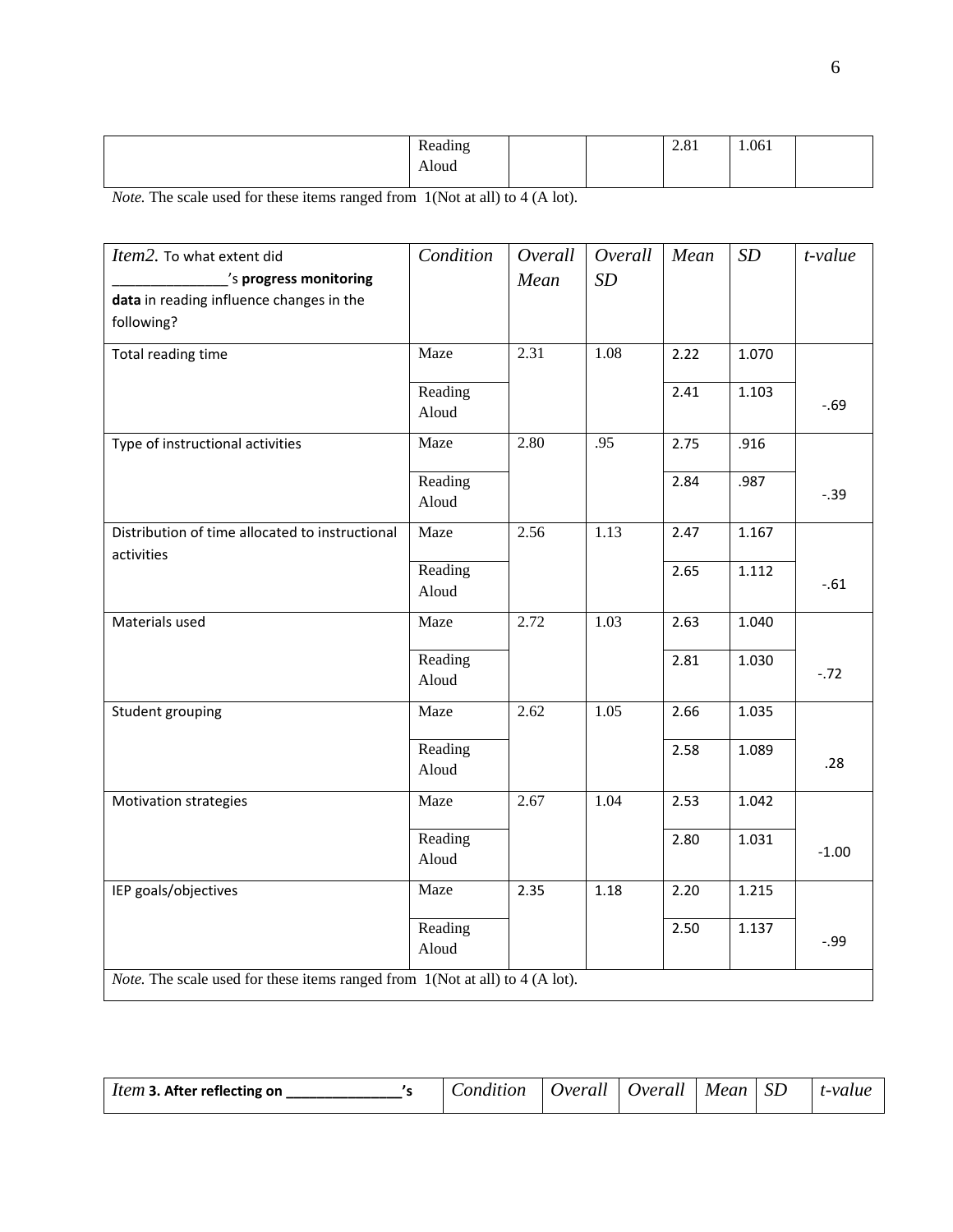| progress monitoring data, if you were given the<br>necessary resources and freedom (i.e., no time<br>constraints, no specific ratio of teacher to<br>students), to what extent would you make<br>changes in the elements of _________<br>'s<br>instructional program listed below. |                  | Mean | SD   |      |       |          |
|------------------------------------------------------------------------------------------------------------------------------------------------------------------------------------------------------------------------------------------------------------------------------------|------------------|------|------|------|-------|----------|
| Total reading time                                                                                                                                                                                                                                                                 | Maze             | 2.84 | 1.07 | 2.78 | 1.099 |          |
|                                                                                                                                                                                                                                                                                    | Reading<br>Aloud |      |      | 2.91 | 1.058 | $-.463$  |
| Type of instructional activities                                                                                                                                                                                                                                                   | Maze             | 3.30 | .83  | 3.34 | .787  |          |
|                                                                                                                                                                                                                                                                                    | Reading<br>Aloud |      |      | 3.25 | .880  | .449     |
| Distribution of time allocated to instructional                                                                                                                                                                                                                                    | Maze             | 3.08 | .88  | 3.06 | .878  |          |
| activities                                                                                                                                                                                                                                                                         | Reading<br>Aloud |      |      | 3.09 | .893  | $-.141$  |
| Materials used                                                                                                                                                                                                                                                                     | Maze             | 3.34 | .80  | 3.31 | .780  |          |
|                                                                                                                                                                                                                                                                                    | Reading<br>Aloud |      |      | 3.38 | .833  | $-.310$  |
| Student grouping                                                                                                                                                                                                                                                                   | Maze             | 2.90 | 1.10 | 2.81 | 1.138 |          |
|                                                                                                                                                                                                                                                                                    | Reading<br>Aloud |      |      | 3.00 | 1.078 | $-693$   |
| Motivation strategies                                                                                                                                                                                                                                                              | Maze             | 2.87 | 1.02 | 2.72 | 1.085 |          |
|                                                                                                                                                                                                                                                                                    | Reading<br>Aloud |      |      | 3.03 | .948  | $-1.220$ |
| IEP goals/objectives                                                                                                                                                                                                                                                               | Maze             | 2.17 | 1.18 | 2.00 | 1.174 |          |
|                                                                                                                                                                                                                                                                                    | Reading<br>Aloud |      |      | 2.33 | 1.184 | $-1.095$ |
| <b>Federal setting</b>                                                                                                                                                                                                                                                             | Maze             | 1.69 | 1.11 | 1.50 | 1.000 |          |
|                                                                                                                                                                                                                                                                                    | Reading<br>Aloud |      |      | 1.87 | 1.196 | $-1.262$ |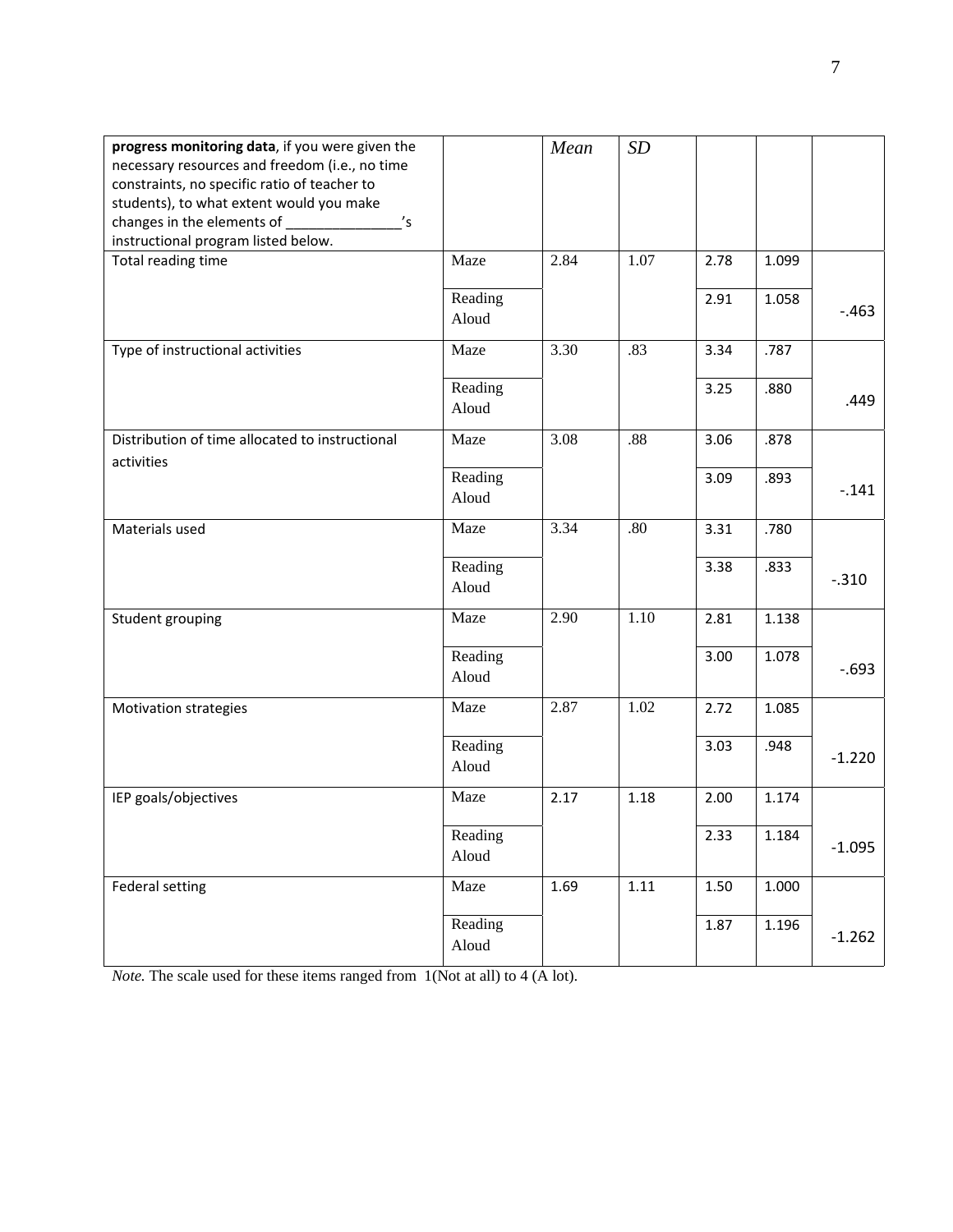| Item 4. To what extent did the following                     | Condition        | Overall | Overall | Mean | SD    | t-value  |
|--------------------------------------------------------------|------------------|---------|---------|------|-------|----------|
| influence your judgments about<br>'s improvement in reading? |                  | Mean    | SD      |      |       |          |
| Comparing this week's score to last week's score             | Maze             |         |         | 2.84 | .920  |          |
|                                                              | Reading          | 2.97    | .92     | 3.09 | .928  |          |
|                                                              | Aloud            |         |         |      |       | $-1.082$ |
| Comparing performance level to goal                          | Maze             | 3.15    |         | 3.00 | .947  |          |
|                                                              | Reading<br>Aloud |         | .89     | 3.29 | .824  |          |
|                                                              |                  |         |         |      |       | $-1.278$ |
| Examining growth (slope of the data) across weeks            | Maze             | 3.05    | .84     | 2.94 | .878  |          |
|                                                              | Reading          |         |         | 3.16 | .808  |          |
|                                                              | Aloud            |         |         |      |       | $-1.038$ |
| Listening as student reads aloud                             | Maze             | 3.20    | .98     | 2.94 | 1.076 |          |
|                                                              | Reading          |         |         | 3.47 | .803  |          |
|                                                              | Aloud            |         |         |      |       | $-2.239$ |
| Watching as student reads silently                           | Maze             | 2.31    | 1.08    | 2.28 | 1.023 |          |
|                                                              | Reading          |         |         | 2.34 | 1.153 |          |
|                                                              | Aloud            |         |         |      |       | $-.229$  |
| Noting the number and type of errors made                    | Maze             | 3.19    | .91     | 3.13 | .907  |          |
|                                                              | Reading          |         |         | 3.25 | .916  |          |
|                                                              | Aloud            |         |         |      |       | $-0.549$ |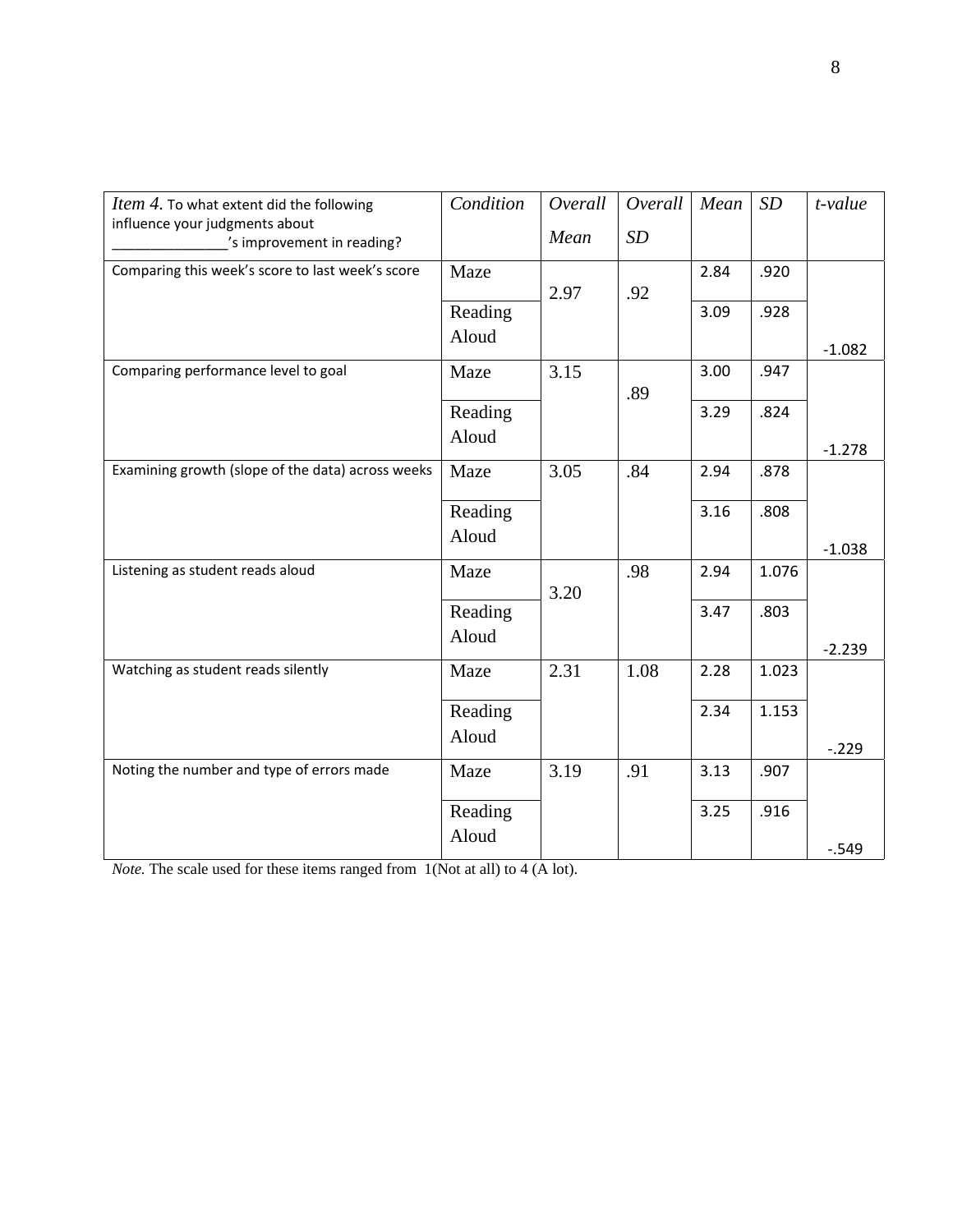# *General Survey*

| <i>Item1</i> . How easy/difficult was it to use the read aloud<br>measure for progress monitoring? Rate each of the<br>components below: | Mean | SD   |
|------------------------------------------------------------------------------------------------------------------------------------------|------|------|
| Administering read aloud measures                                                                                                        | 1.06 | .236 |
| Scoring read aloud measures                                                                                                              | 1.06 | .236 |
| Graphing read aloud data                                                                                                                 | 1.50 | .985 |

*Note.* The scale used for these items ranged from 1(Easy) to 4 (Difficult).

| Item2. How easy/difficult was it to use the maze measure for | Mean | SD   |
|--------------------------------------------------------------|------|------|
| progress monitoring? Rate each of the components below:      |      |      |
| Administering read aloud measures                            | 1.33 | .840 |
|                                                              |      |      |
| Scoring read aloud measures                                  | 1.28 | .826 |
|                                                              |      |      |
| Graphing read aloud data                                     | 1.61 | .979 |
|                                                              |      |      |
|                                                              |      |      |

*Note.* The scale used for these items ranged from 1(Easy) to 4 (Difficult).

| <i>Item3</i> . In what way did the following influence your use of | Mean | <i>SD</i> |
|--------------------------------------------------------------------|------|-----------|
| OCR technology?                                                    |      |           |
| Computer access                                                    | 1.06 | .236      |
| Your computer skills                                               | 1.78 | 1.060     |
| User-friendliness of OCR site                                      | 1.44 | .705      |
| Time constraints                                                   | 2.82 | 1.185     |

*Note.* The scale used for these items ranged from 1(Made easy) to 4 (Made difficult).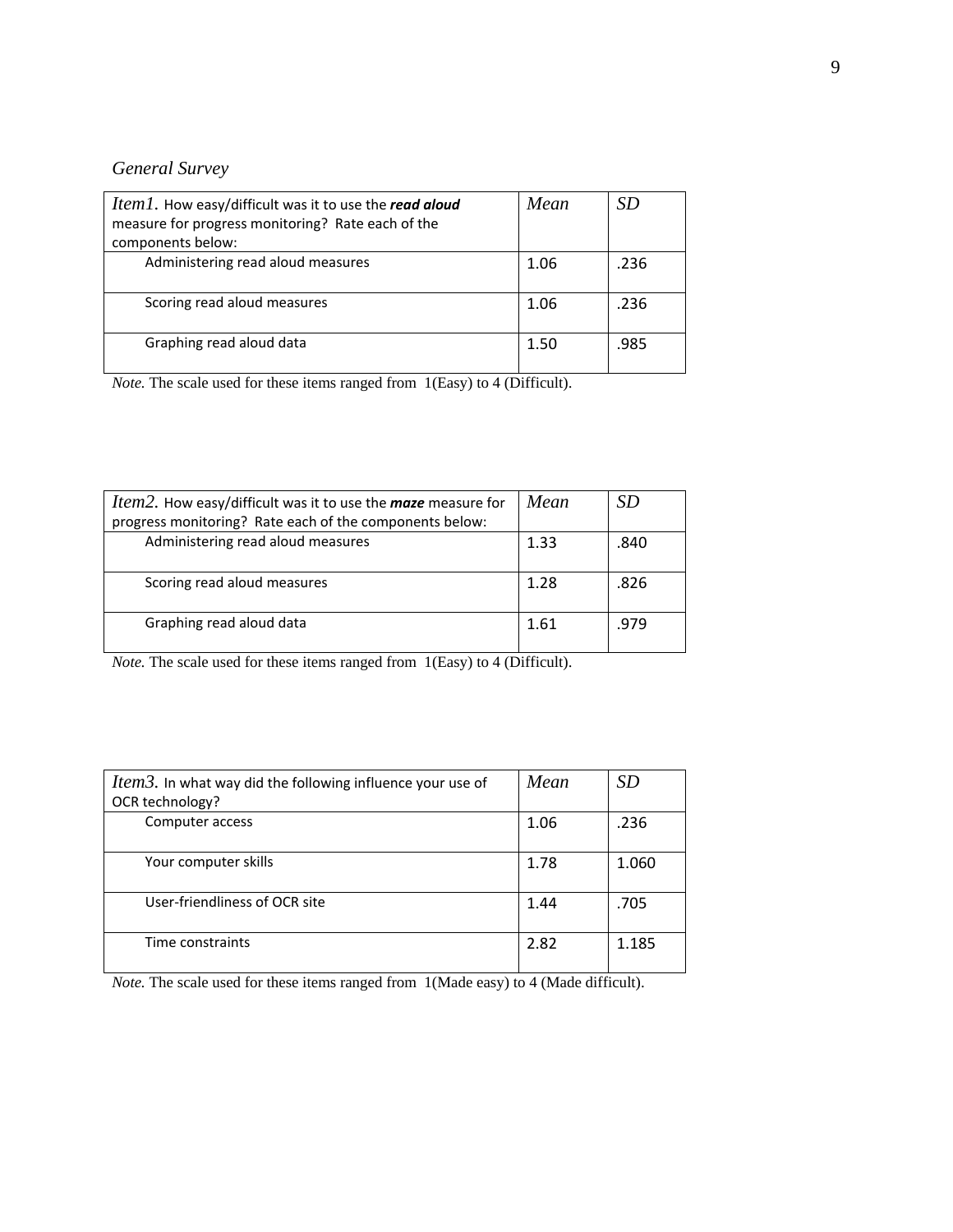| <i>Item4</i> . In what way did the following influence your use of<br>Moodle? | Mean | <i>SD</i> |
|-------------------------------------------------------------------------------|------|-----------|
| Computer access                                                               | 1.61 | .979      |
| Your computer skills                                                          | 2.39 | 1.243     |
| User-friendliness of OCR site                                                 | 2.39 | 1.145     |
| Time constraints                                                              | 3.39 | .916      |

*Note.* The scale used for these items ranged from 1(Made easy) to 4 (Made difficult).

|                                                                                                          | Mean | SD   |
|----------------------------------------------------------------------------------------------------------|------|------|
| <i>Item5</i> Do you think partner feedback through Moodle is<br>a valuable resource for problem solving? | 3.11 | .900 |

*Note.* The scale used for these items ranged from 1(Not at all) to 4 (A lot).

| <i>Item6</i> . Based on your experience, to what extent are progress | Mean | SD    |
|----------------------------------------------------------------------|------|-------|
| monitoring data from read aloud measures beneficial for              |      |       |
| planning instruction for members of the following groups?            |      |       |
| Students in Grades 1-3                                               | 3.69 | .704  |
| Students in Grades 4-6                                               | 3.50 | .924  |
| Students in Grade 7 & above                                          | 3.42 | .996  |
| Students with limited reading skills                                 | 3.50 | .985  |
| Students with higher reading skills                                  | 3.13 | 1.088 |
| English Language Learners                                            | 3.31 | 1.078 |
| Native English speakers                                              | 3.50 | .894  |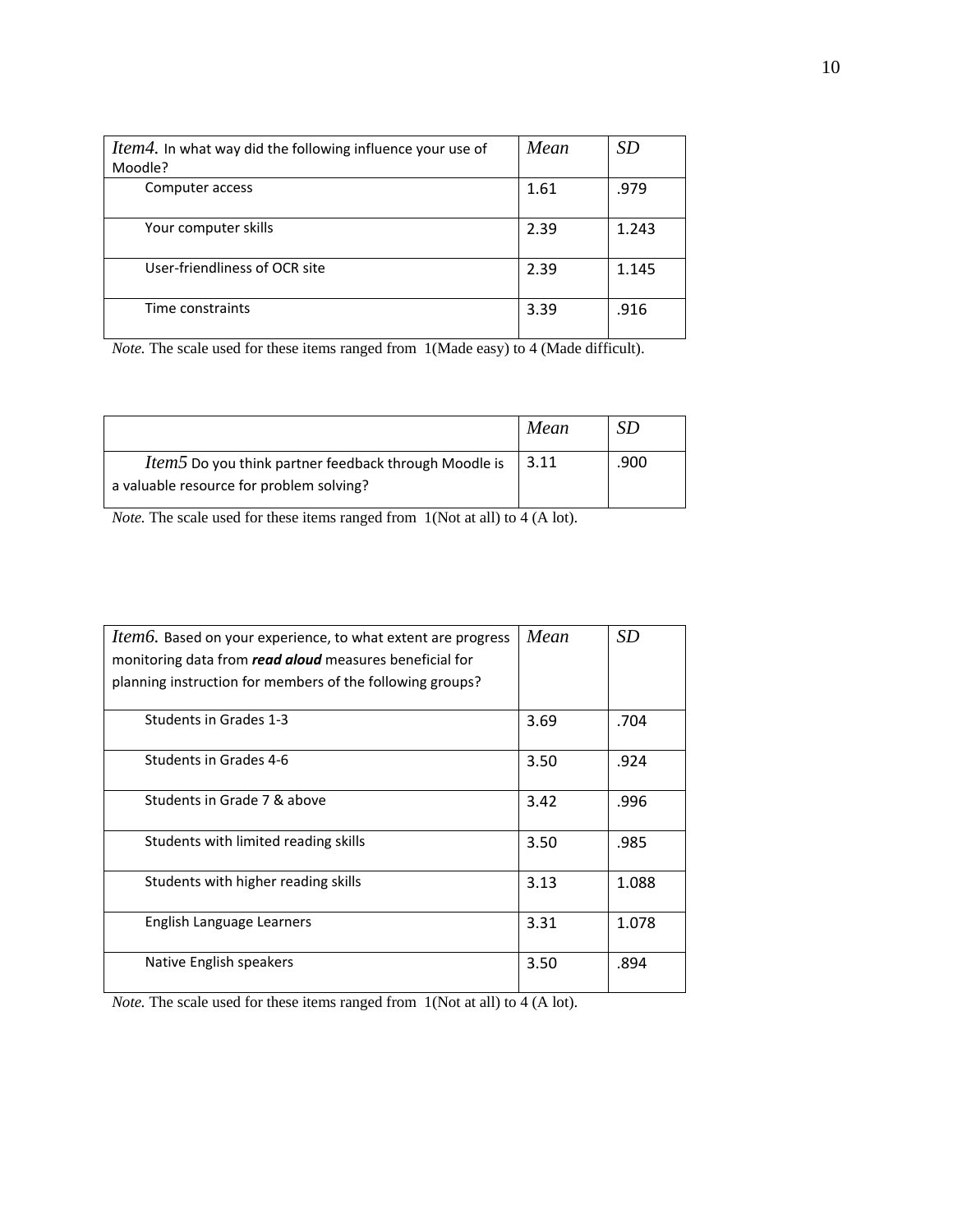| <i>Item7</i> . Based on your experience, to what extent are progress<br>monitoring data from <b>maze</b> measures beneficial for planning | Mean | <b>SD</b> |
|-------------------------------------------------------------------------------------------------------------------------------------------|------|-----------|
| instruction for members of the following groups?                                                                                          |      |           |
| Students in Grades 1-3                                                                                                                    | 2.71 | 1.105     |
| Students in Grades 4-6                                                                                                                    | 3.00 | 1.000     |
| Students in Grade 7 & above                                                                                                               | 3.10 | .994      |
| Students with limited reading skills                                                                                                      | 2.56 | 1.199     |
| Students with higher reading skills                                                                                                       | 2.94 | 1.124     |
| English Language Learners                                                                                                                 | 2.63 | 1.310     |
| Native English speakers                                                                                                                   | 2.87 | 1.187     |

| <i>Item8</i> . In general, how frequently did you do the following? | Mean | SD    |
|---------------------------------------------------------------------|------|-------|
| Collect progress-monitoring data                                    | 1.00 | .000  |
| Enter data to OCR graphs                                            | 1.56 | .727  |
| Examine OCR graphs                                                  | 1.94 | .998  |
| Post on Moodle                                                      | 2.00 | 1.095 |

*Note.* The scale used for these items is 1(Once per week), 2 (Once per month), 3 (Once per rotation) and 4 (Once during this study).

| Item8-1. In the future how likely are you to use the following<br>progress monitoring measures: | Mean | <i>SD</i> |
|-------------------------------------------------------------------------------------------------|------|-----------|
| Reading aloud                                                                                   | 4.00 | .000      |
| Maze                                                                                            | 3.00 | 1.138     |

*Note.* The scale used for these items ranged from 1(Not likely) to 4 (Very likely).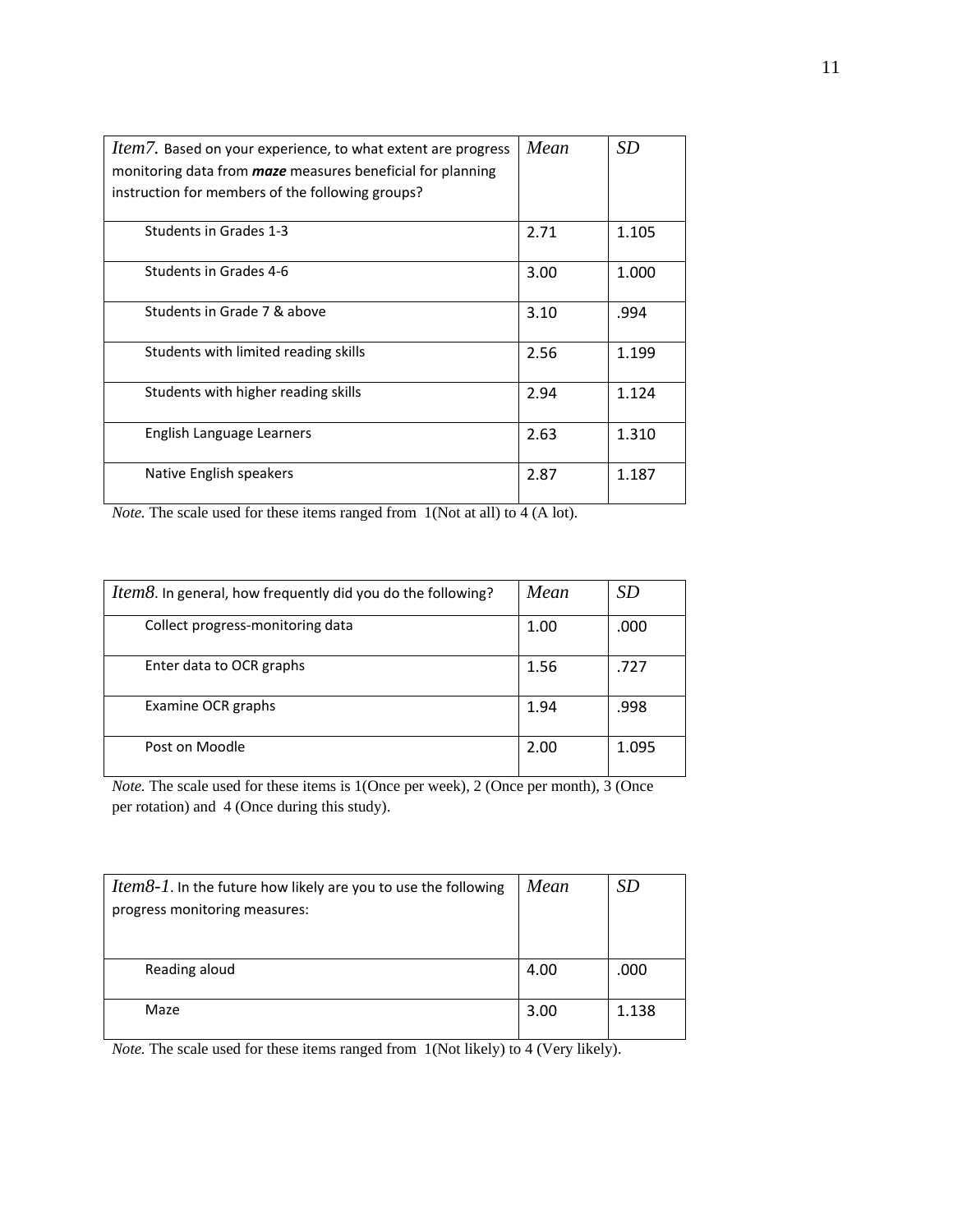# *Comments Teachers Made about Maze Strengths*

- I can have an idea of the student's passage comprehension.
- It helped confirm higher skilled readers' ability to read and comprehend at grade level.
- Well I think gaining info reg comprehension is great.
- Shows some real thinking and comprehension whe reading
- Allows to see more comprehension of students; more time given for students to read.
- good for comprehension; good for kid who can read at 2nd grade or above
- May have been useful if I could have readjusted the level.
- It has comprehension. I have two students on the opposite ends of the rading aloud range. One reads very well with an unknown amount of understanding. The other reads very poorly but with a better understanding than most. The maze helps with my assessment of comprehension. Especially with slow processing students who will guess to just keep things moving.
- If students read at grade level (or 1 yr behind) they can work at choosing the correct answer.
- Helps students prepare for variety of formal assessments
- Comprehension tracking is obvious; use of context clues
- It measures not only reading, but comprehension as well. Can be done individually or with a group.
- less time; group
- Allows teacher to do several students at the same time. More efficient monitoring.

# *Comments Teachers Made about Maze Weaknesses*

- I don't think students got enough time. I noticed that after getting a few guesses at first they start focusing and the time is up.
- Some students were only successful on Maze if they read it aloud 1:1 with teacher listening - w/out that they'd race through, no self-correcting, guessing, etc.
- The district doesn't have Maze passages
- Very frustrating for the kids who are first learning to read. (under 3 grade readers); students often guessed.
- There continues to be guessing. I don't know if and when my stu are guessing: Should they do the maze orally?
- I think you would need another assessment besides this one to assess fluency.
- When you do the maze on a consistent basis there seems to be a transfer of making sure the sentence makes sense that is carried over into their other reading
- poor for very low readers- if they can't decode the words they can't say what fits best
- Not valid? Too difficult for my ELL student. Vocabulary at the level she was in was too difficult. (Ex.) never heard of "Yellowstone" before which impacted comprehension.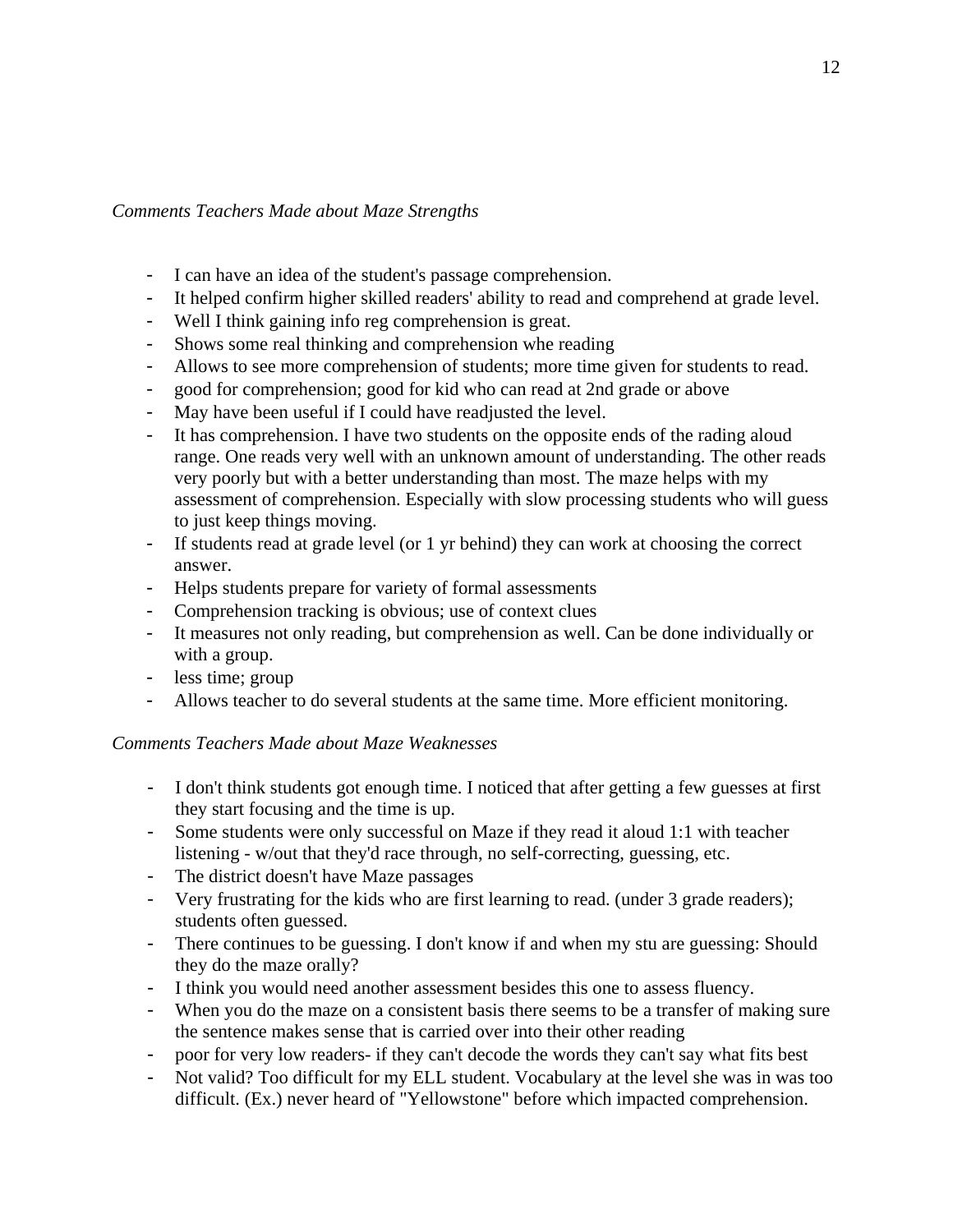Perhaps a lower level would have been useful.

- Randomly circling words not putting effort into it. Can't tell what the need is
- If a student has severe comprehension problems she will have trouble with maze progress monitoring; progress can't be seen easily
- don't hear students read; can skip as read; accuracy issue; 33% of getting correct
- Teacher does not hear the mistakes the student is making. Cannot analyze mistakes. Student could be getting correct answers through guessing. No standards, percentiles.

## *Comments Teachers Made about Reading Aloud Strengths*

- Good for fluency and decoding
- Best when used with students receiving direct instruction on decoding skills error analysis and sight work skills are apparent w/weekly CBMs
- We already do them for progress monitoring
- Can help them if they get stuck on a word; easier for the students; less frustrating.
- Very beneficial one on one reading. Allows miscue for word analysis, phonetic items that need to be taught, flow, expression, etc.
- Easy and fast to administer
- I am not sure that I would use it as a tool to show growth in comprehension. I think the scores really reflected the vocabulary that was being ask to be identified.
- good for fluency checks
- I strongly believe in using Read Alouds (CBM fluency). Great for monitoring progress or lack of progress. Also using moving median would be useful.
- Know what words give them problems; can determine what sounds give them problems and also which sight words they know.
- Helps monitor fluency
- Hearing them read; Hearing and seeing where the errors are; Can hear and see exactly what cues they are using
- It documents student progress for IEPs, etc; helps to make informed instructional decisions
- hear students read and can hear errors
- Allows teacher to hear and examine student's reading. Quick, easy measurement. District has percentiles for comparison to other students at grade level and standard expectations.

# *Comments Teachers Made about Reading Aloud Weaknesses*

- Can't really tell about comprehension.
- 1st grade passages are too inconsistent in their degree of difficulty from one passage to another. Ex: A 3rd grade student can read 2nd grade passages w/more success and less variability in scores than the 1st grade passages.
- Not sure if they are understanding what they read.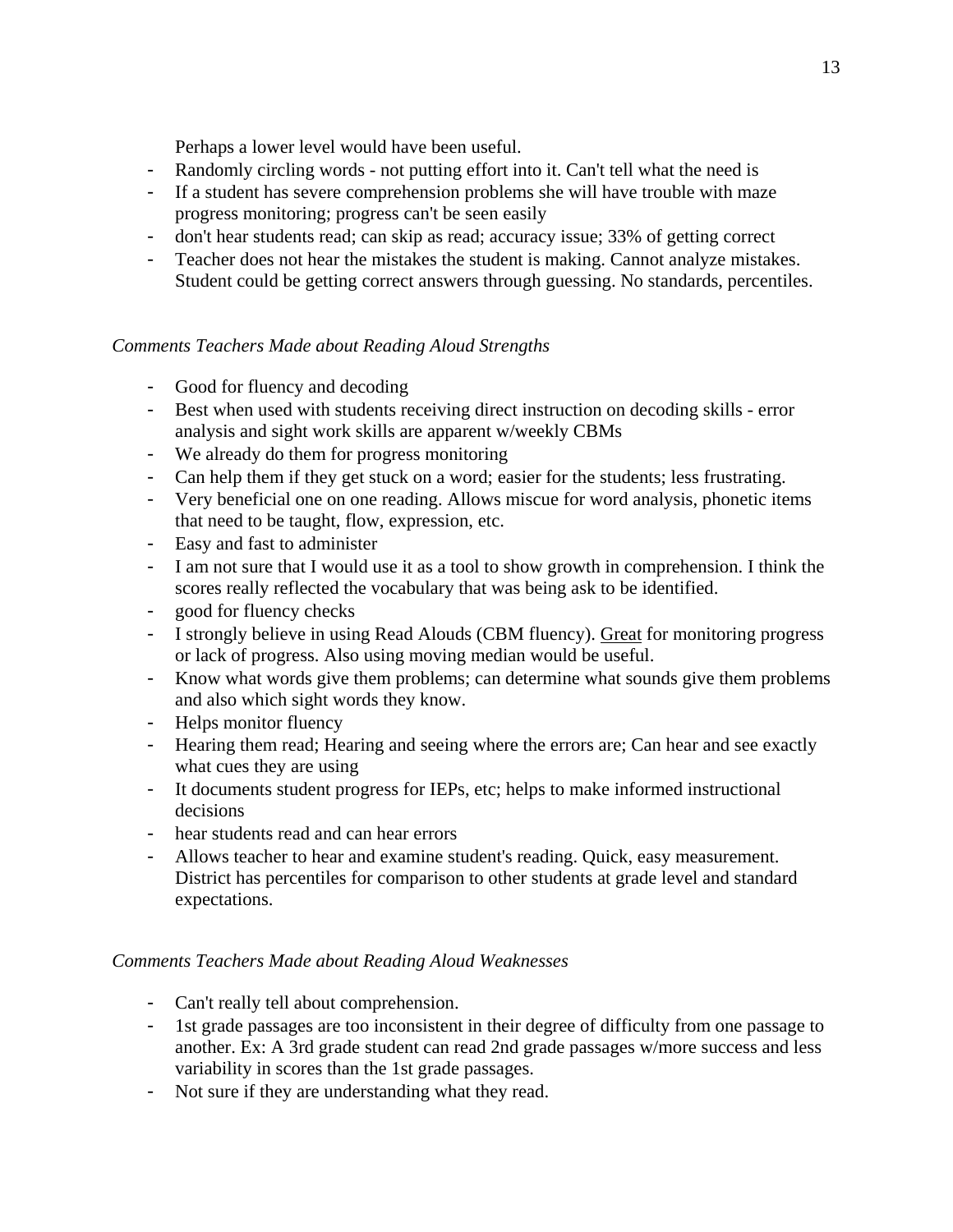- We tend to use as counting words only. Having the percentiles is so slick!
- In my opinion this is not a good assessment for very low readers and very high readers. Comprehension does not always correlate to fluency.
- One minute is not always enough time.
- Able to hear students read and listen for errors. Able to see progress or lack of it
- poor for students with comprehension trouble
- Not from study necessarily, but from my experiences: Need Spanish CBM's in fluency normed so it provides SERTS more info to make educ decisions. Fluency level difficult for sp ed Gr 1 when they are emergent rdrs.
- I can't think of any!
- single student; more time to administer
- Takes time. Difficult to do if other students are in the room. Doesn't include comprehension.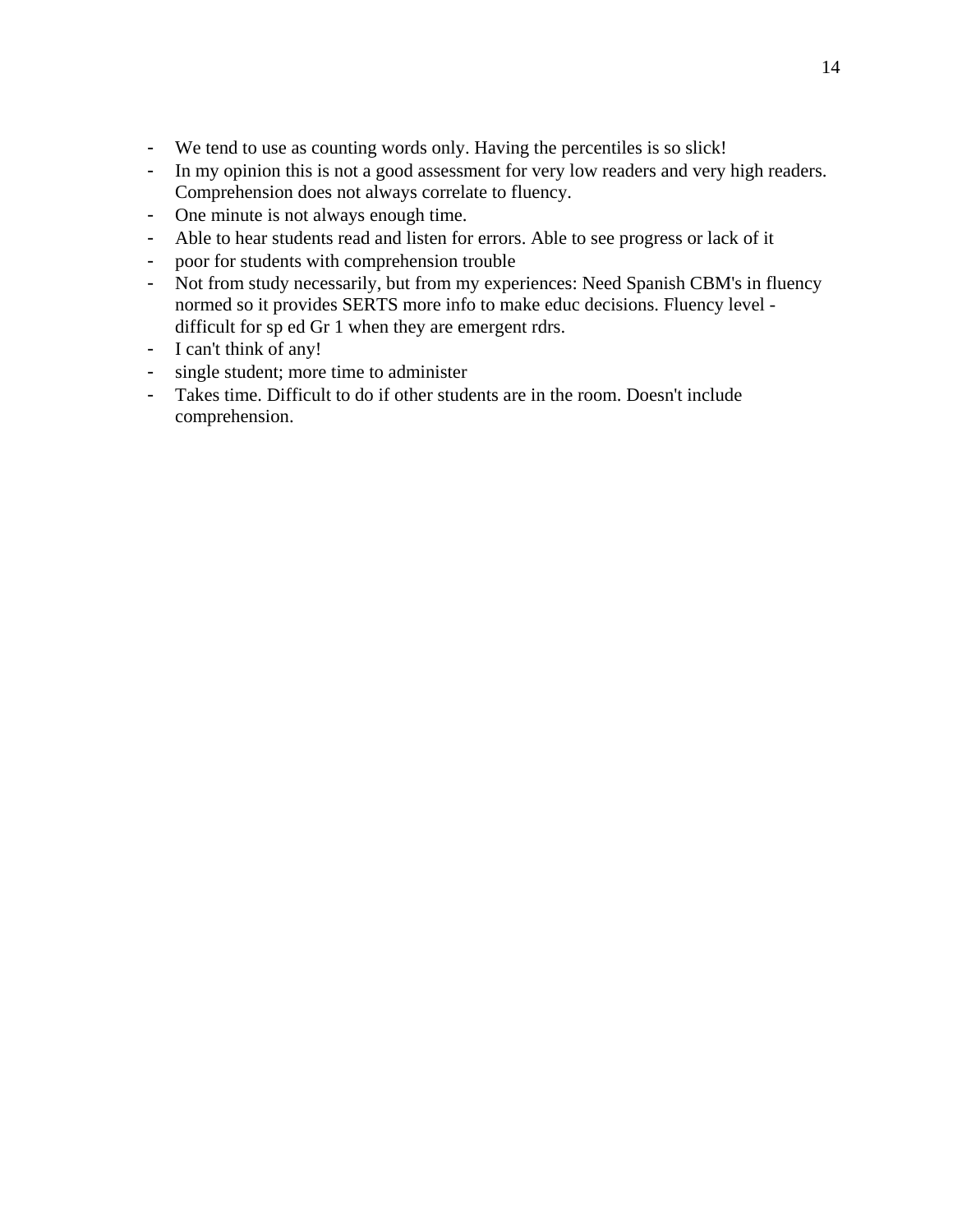# Appendix A

## Student Survey

This year you have monitored the progress of students with either reading aloud or maze measures. We are interested in your impressions about the two types of measures. In completing the following survey, please try to focus on \_\_\_\_\_\_\_\_\_\_\_\_\_\_\_ and the type of progress monitoring measure (read aloud or maze) used with that student.

| To what extent has <b>weekly progress monitoring</b> helped you learn about<br>1.<br>in the following areas? |                                   |            |                          |   | 's reading growth |  |
|--------------------------------------------------------------------------------------------------------------|-----------------------------------|------------|--------------------------|---|-------------------|--|
|                                                                                                              |                                   | Not at all |                          |   | A lot             |  |
|                                                                                                              | <b>General Reading Skills</b>     | 1          | 2                        | 3 | 4                 |  |
| Phonemic Awareness: Sounds in spoken words                                                                   |                                   | 1          | 2                        | 3 | 4                 |  |
| Phonics: Sound/letter relationships and decoding                                                             |                                   | 1          | $\overline{2}$           | 3 | 4                 |  |
| Fluency: reading quickly, correctly, and with expression                                                     |                                   | 1          | $\overline{\phantom{a}}$ | 3 | 4                 |  |
|                                                                                                              | Vocabulary: Word meaning          | 1          | $\overline{2}$           | 3 | 4                 |  |
|                                                                                                              | Comprehension: Understanding text | 1          | 2                        | 3 | 4                 |  |
|                                                                                                              |                                   | 1          | $\overline{2}$           | 3 | 4                 |  |
|                                                                                                              |                                   | 1          | 2                        | 3 | 4                 |  |

#### 2. To what extent did \_\_\_\_\_\_\_\_\_\_\_\_\_\_\_'s **progress monitoring data** in reading influence changes in the following?

|                                                            | Not at all   |                |   | A lot |
|------------------------------------------------------------|--------------|----------------|---|-------|
| Total reading time                                         | $\mathbf{1}$ | 2              | 3 | 4     |
| Type of instructional activities                           | 1            | $\mathcal{L}$  | 3 | 4     |
| Distribution of time allocated to instructional activities | 1            | $\overline{2}$ | 3 | 4     |
| Materials used                                             | 1            | $\overline{2}$ | 3 | 4     |
| Student grouping                                           | 1            | 2              | 3 | 4     |
| Motivation strategies                                      | 1            | $\mathcal{P}$  | 3 | 4     |
| IEP goals/objectives                                       | 1            | $\mathcal{P}$  | 3 | 4     |
| Other (please state):                                      |              | 2              | 3 | 4     |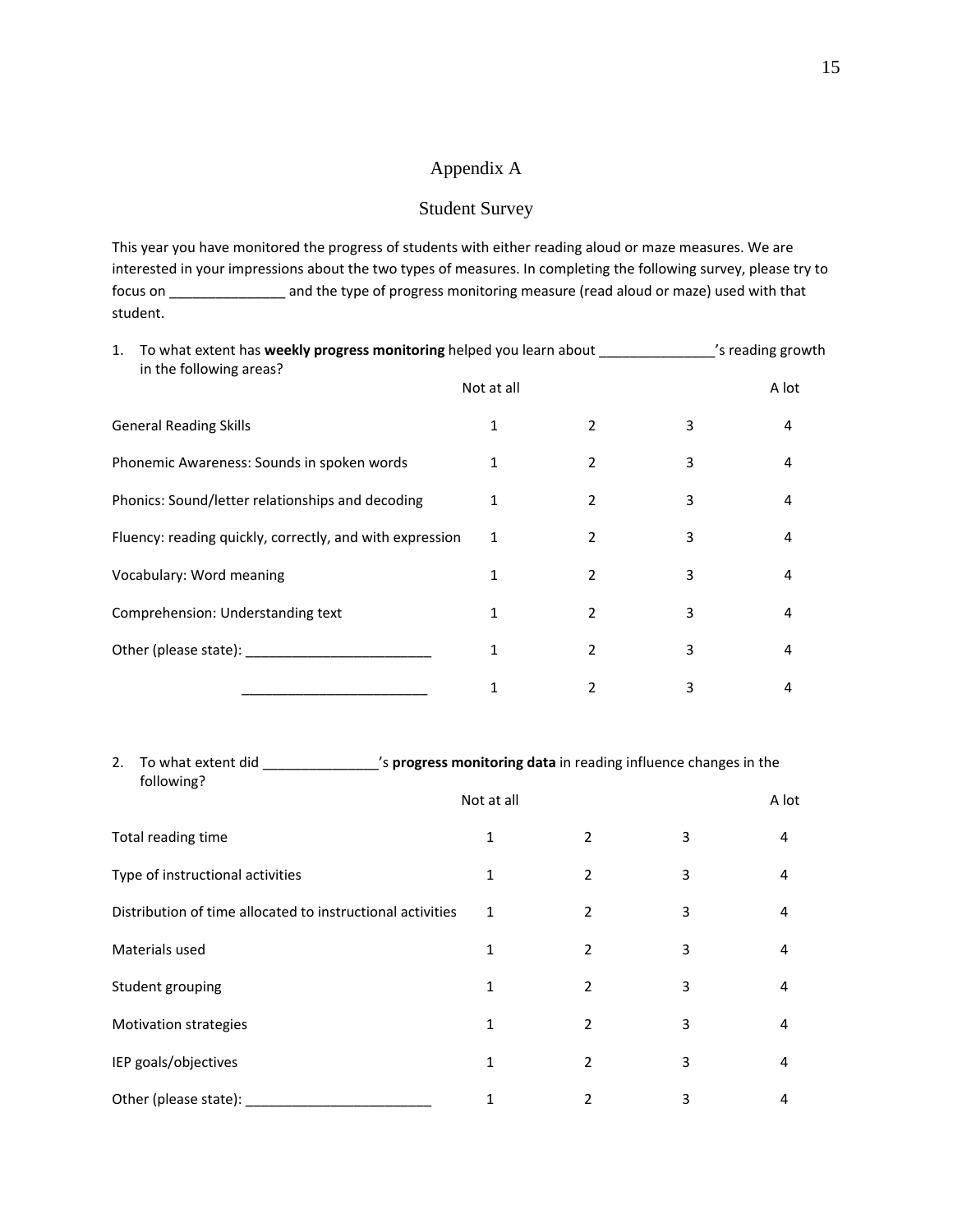3. **After reflecting on \_\_\_\_\_\_\_\_\_\_\_\_\_\_\_'s progress monitoring data**, if you were given the necessary resources and freedom (i.e., no time constraints, no specific ratio of teacher to students), to what extent would you make changes in the elements of \_\_\_\_\_\_\_\_\_\_\_\_\_\_\_\_\_\_'s instructional program listed below.

|                                                            | Not at all   |                |   | A lot |
|------------------------------------------------------------|--------------|----------------|---|-------|
| Total reading time                                         | $\mathbf{1}$ | 2              | 3 | 4     |
| Type of instructional activities                           | 1            | 2              | 3 | 4     |
| Distribution of time allocated to instructional activities | 1            | 2              | 3 | 4     |
| Materials used                                             | 1            | 2              | 3 | 4     |
| Student grouping                                           | 1            | 2              | 3 | 4     |
| Motivation strategies                                      | 1            | 2              | 3 | 4     |
| IEP goals/objectives                                       | 1            | $\mathfrak{p}$ | 3 | 4     |
| <b>Federal setting</b>                                     | 1            | $\mathfrak{p}$ | 3 | 4     |
| Other (please state):                                      | 1            | 2              | 3 | 4     |

| 4. | To what extent did the following influence your judgments about<br>reading? |            |   |   | 's improvement in |  |
|----|-----------------------------------------------------------------------------|------------|---|---|-------------------|--|
|    |                                                                             | Not at all |   |   | A lot             |  |
|    | Comparing this week's score to last week's score                            | 1          | 2 | 3 | 4                 |  |
|    | Comparing performance level to goal                                         |            | 2 | 3 | 4                 |  |
|    | Examining growth (slope of the data) across weeks                           | 1          | 2 | 3 | 4                 |  |
|    | Listening as student reads aloud                                            |            | 2 | 3 | 4                 |  |
|    | Watching as student reads silently                                          |            | 2 | 3 | 4                 |  |
|    | Noting the number and type of errors made                                   |            | 2 | 3 | 4                 |  |

5. Suppose you were to provide recommendations for \_\_\_\_\_\_\_\_\_\_\_\_\_\_\_'s next special education teacher. **Based on the progress‐monitoring data** you accumulated throughout this year, what instructional recommendations would you make for improving \_\_\_\_\_\_\_\_\_\_\_\_\_\_\_\_\_'s reading? Please suggest three or more instructional recommendations.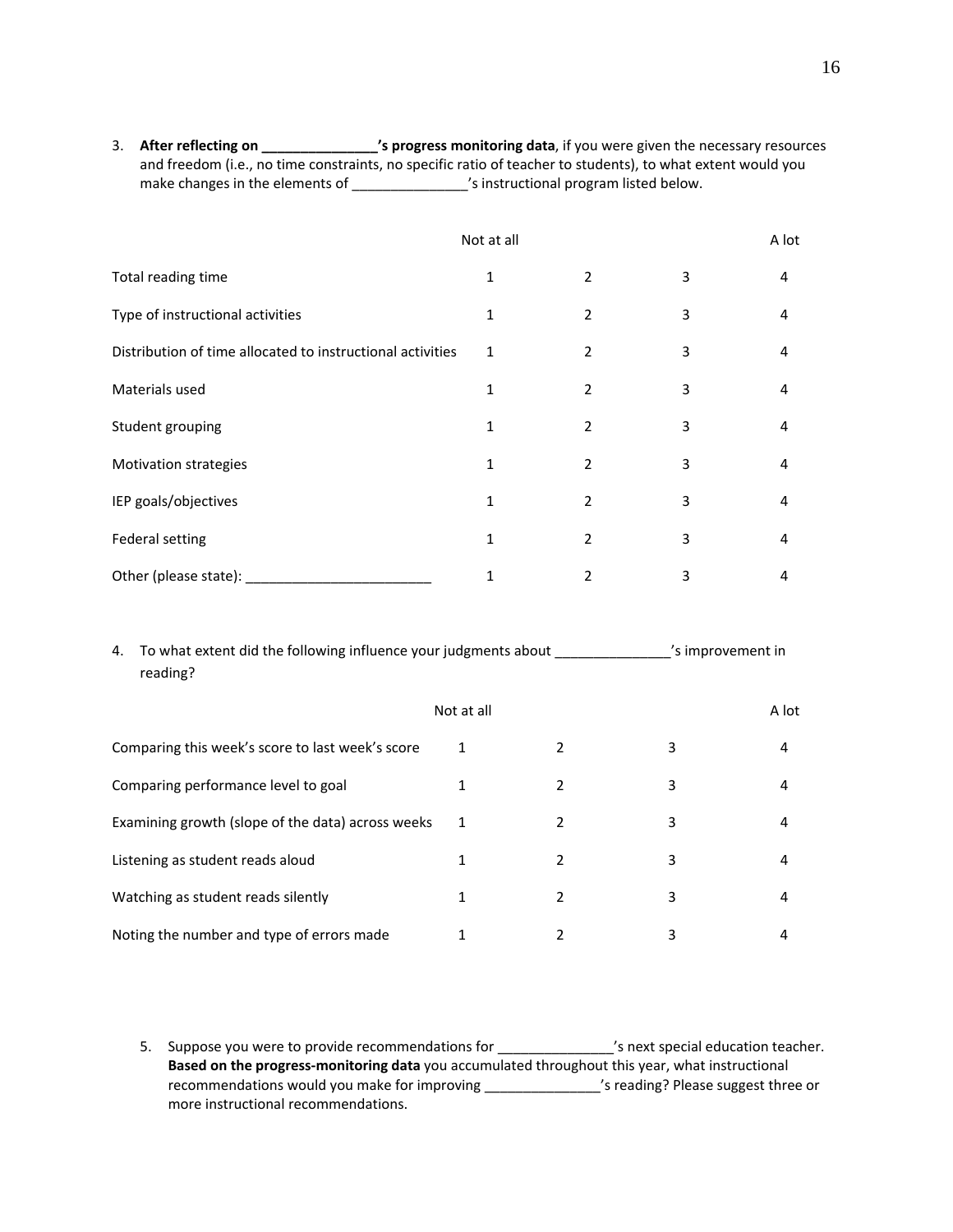## Appendix B

# General Survey

Please rate the following items as they relate to your experience, in general, when using progress monitoring measures**:**

| How easy/difficult was it to use the read aloud measure for progress monitoring? Rate each of the<br>1.<br>components below: |      |  |   |                  |  |  |
|------------------------------------------------------------------------------------------------------------------------------|------|--|---|------------------|--|--|
|                                                                                                                              | Easy |  |   | <b>Difficult</b> |  |  |
| Administering read aloud measures                                                                                            |      |  | 3 |                  |  |  |
| Scoring read aloud measures                                                                                                  |      |  | 3 | 4                |  |  |
| Graphing read aloud data                                                                                                     |      |  |   |                  |  |  |

2. How easy/difficult was it to use the *maze* measure for progress monitoring? Rate each of the components below:

|                             | Easy | Difficult |  |
|-----------------------------|------|-----------|--|
| Administering maze measures |      |           |  |
| Scoring maze measures       |      |           |  |
| Graphing maze data          |      |           |  |

## 3. In what way did the following influence your use of OCR technology?

|                               | Made easy |               |   | Made difficult |
|-------------------------------|-----------|---------------|---|----------------|
| Computer access               | 1         | $\mathcal{L}$ | 3 | 4              |
| Your computer skills          | 1         | 2             | 3 | 4              |
| User-friendliness of OCR site |           |               | 3 | 4              |
| Time constraints              |           | $\mathcal{D}$ | 3 | 4              |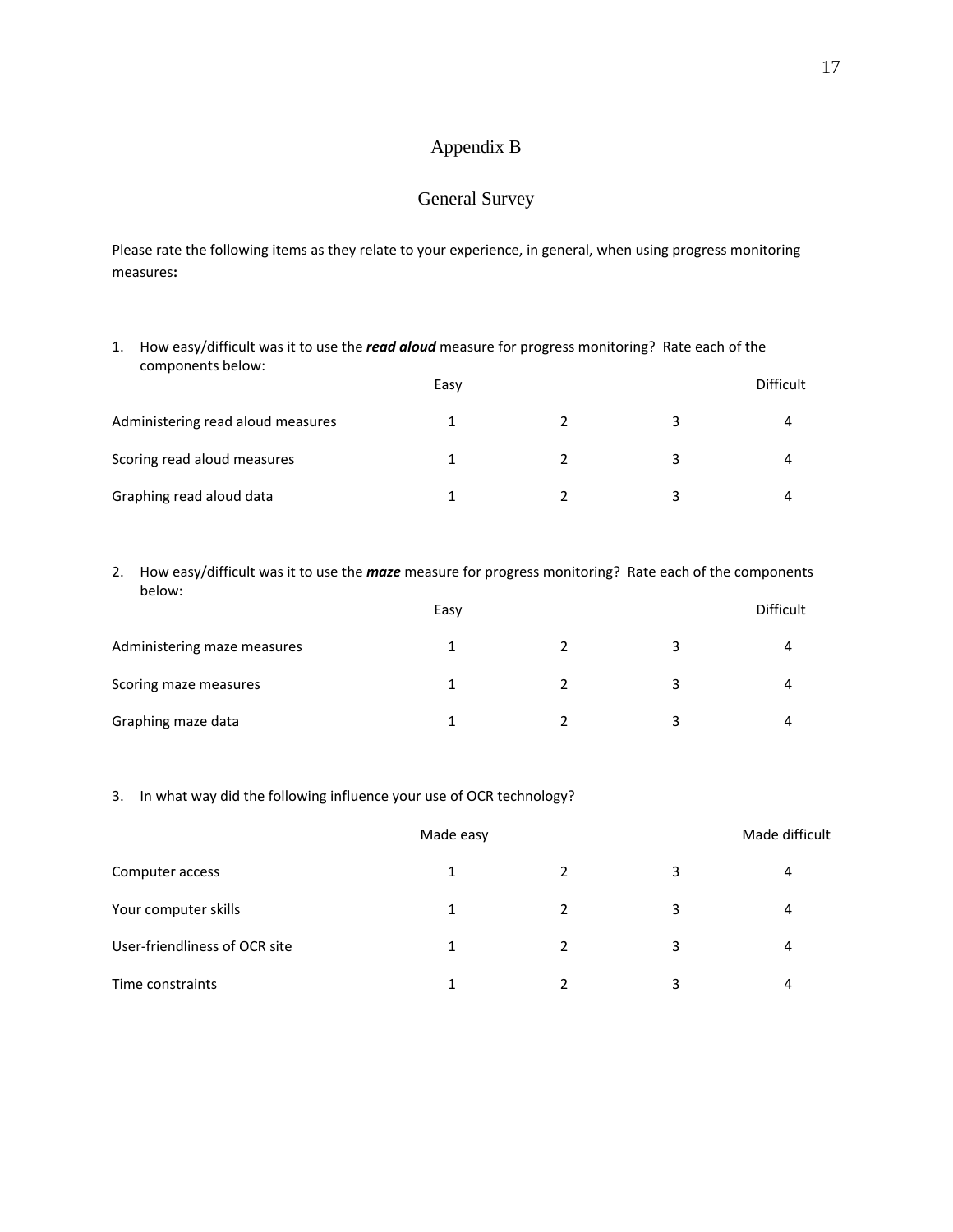4. In what way did the following influence your use of Moodle?

|                                  | Not at all |                |   | A lot |  |
|----------------------------------|------------|----------------|---|-------|--|
| Computer access                  | 1          | 2              | 3 | 4     |  |
| Your computer skills             | 1          | $\overline{2}$ | 3 | 4     |  |
| User-friendliness of Moodle site | 1          | $\mathcal{P}$  | 3 | 4     |  |
| Time constraints                 | 1          | C.             | ς | 4     |  |

5. Do you think partner feedback through Moodle is a valuable resource for problem solving?

| Not at all |        |            | A lot |
|------------|--------|------------|-------|
| -          | ຳ<br>- | $\sqrt{2}$ | Δ     |

Please make comments that will help us improve potential future use of Moodle for data‐sharing between teachers:

Comment 1:

Comment 2:

Comment 3:

6. Based on your experience, to what extent are progress monitoring data from *read aloud* measures beneficial for planning instruction for members of the following groups?

|                             | Not at all |   |   | A lot |  |
|-----------------------------|------------|---|---|-------|--|
| Students in Grades 1-3      |            | 2 | ₹ | 4     |  |
| Students in Grades 4-6      |            |   |   | 4     |  |
| Students in Grade 7 & above |            |   |   | Δ     |  |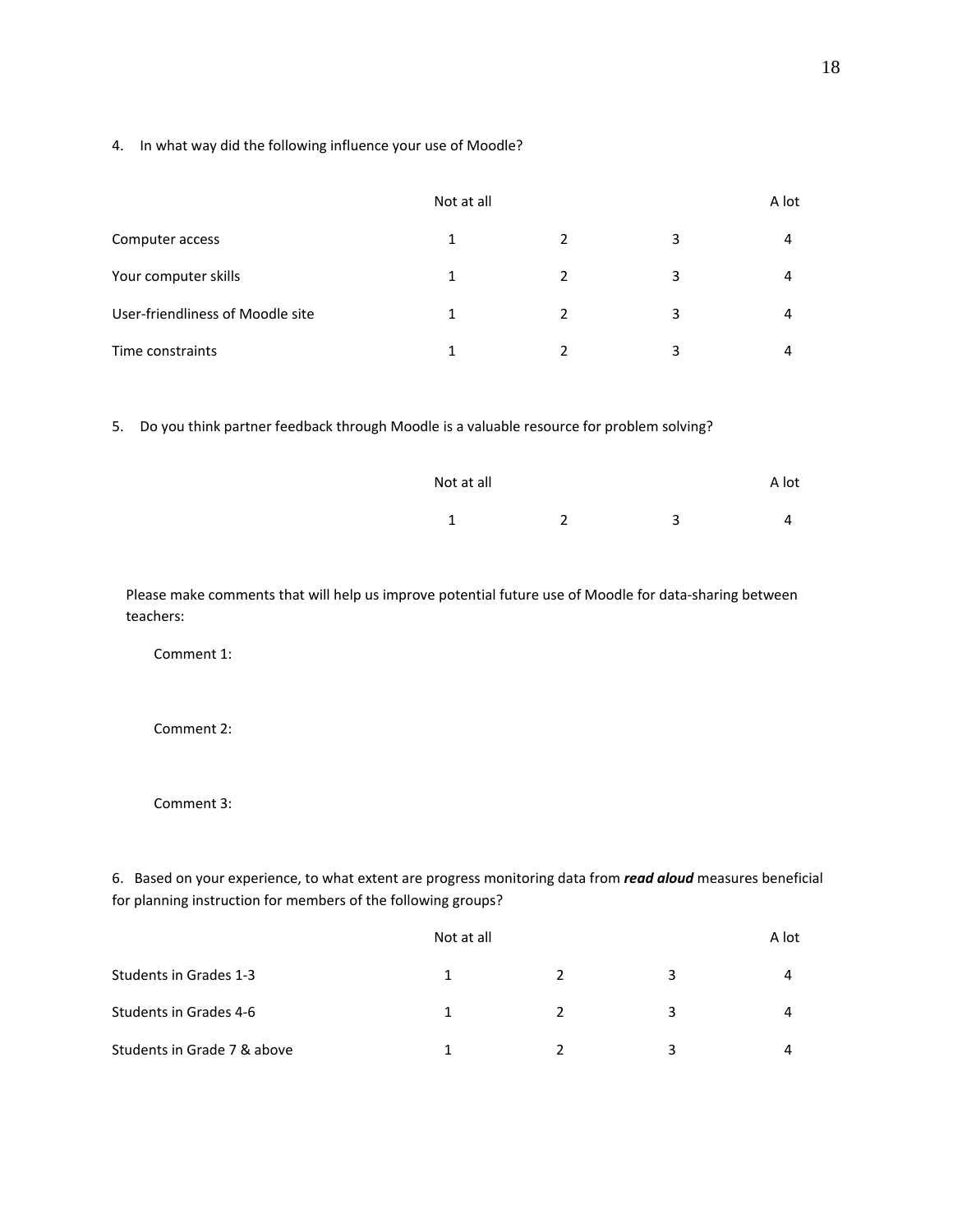| Students with limited reading skills |  |   | 4 |
|--------------------------------------|--|---|---|
| Students with higher reading skills  |  | 3 | 4 |
| English Language Learners            |  |   | 4 |
| Native English speakers              |  |   | 4 |

7. Based on your experience, to what extent are progress monitoring data from *maze* measures beneficial for planning instruction for members of the following groups?

|                                      | Not at all   |   |   | A lot |
|--------------------------------------|--------------|---|---|-------|
| Students in Grades 1-3               | $\mathbf 1$  | 2 | 3 | 4     |
| Students in Grades 4-6               | 1            | 2 | 3 | 4     |
| Students in Grade 7 & above          | 1            | 2 | 3 | 4     |
|                                      |              |   |   |       |
| Students with limited reading skills | 1            | 2 | 3 | 4     |
| Students with higher reading skills  | 1            | 2 | 3 | 4     |
|                                      |              |   |   |       |
| English Language Learners            | $\mathbf{1}$ | 2 | 3 | 4     |
| Native English speakers              | $\mathbf{1}$ | 2 | 3 | 4     |

# 8. In general, how frequently did you do the following?

|                                  | Once     | Once      | Once per        | Once during |
|----------------------------------|----------|-----------|-----------------|-------------|
|                                  | per week | per month | 6-week rotation | the study   |
| Collect progress-monitoring data | 1        | 2         | 3               | 4           |
| Enter data to OCR graphs         | 1        | 2         | 3               | 4           |
| Examine OCR graphs               | 1        | 2         | 3               | 4           |
| Post on Moodle                   |          | 2         | 3               | 4           |